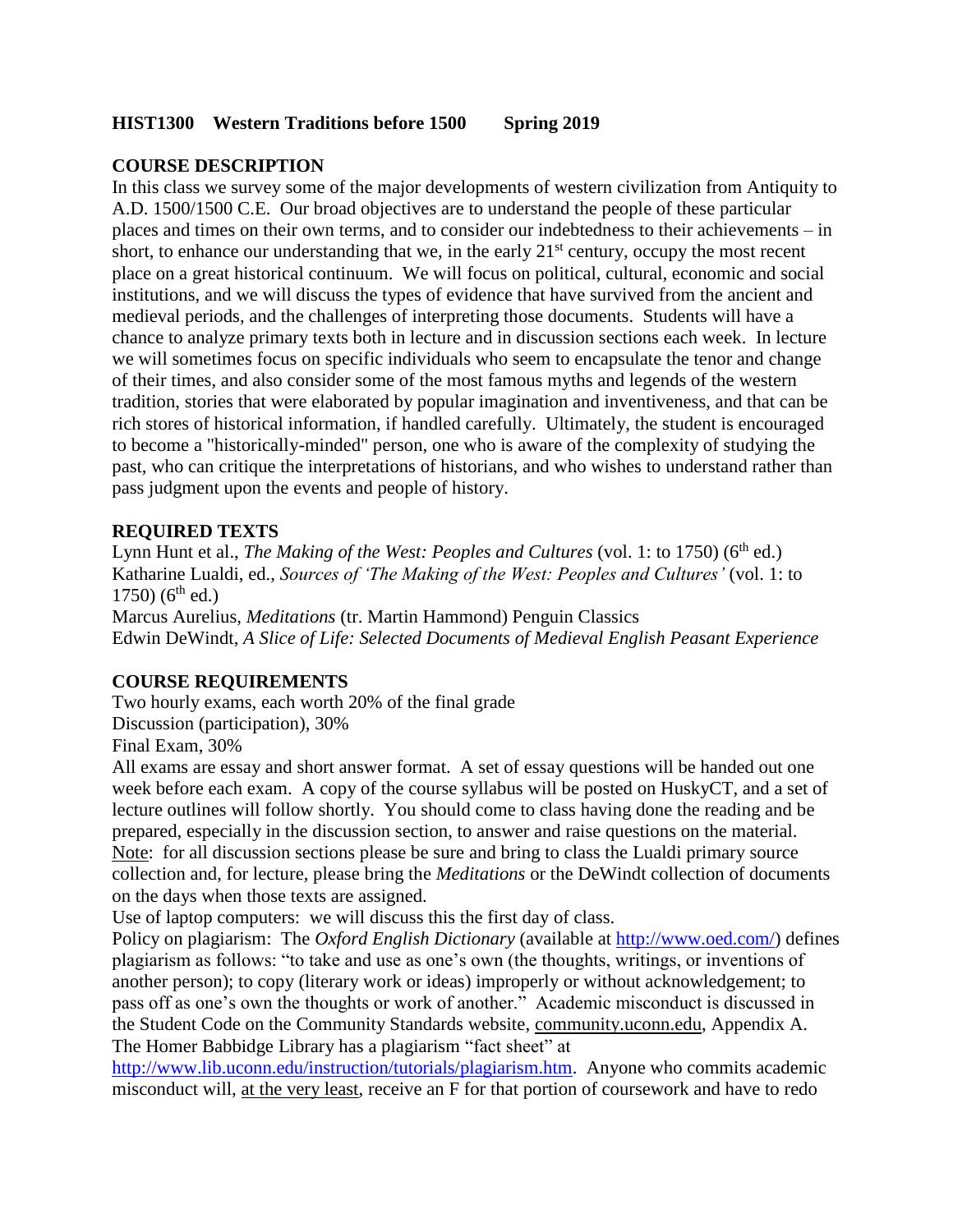the work for no credit; failure to redo that work will result in an F for the course. Students with disabilities: If you have a disability for which you wish to request academic accommodations, please contact the Center for Students with Disabilities (CSD), located in Wilbur Cross, Room 204 (860-486-2020 or at csd@uconn.edu). More information is available on the CSD website [\(www.csd.uconn.edu\)](http://www.csd.uconn.edu/). Please also speak with me early in the semester.

# **READINGS for lecture and discussion (come to class having read for that day)**

## *January*

- 22 Introduction to the course
- 24 Agricultural Revolution & early civilizations: Mesopotamia. Hunt et al., xxxi-xxxii, 1-11
- 25 Discussion: Lualdi, Introduction, pp. xv-xxvii
- 29 Early civilizations: Egypt. Hunt, 12-20
- 31 The Eastern Mediterranean: Minoans and Mycenaeans. Hunt, 21-31

### *February*

- 1 Discussion: Lualdi, Chapter 1
- 5 The Levant and Early Greece. Hunt, 32-61
- 7 The Greek "Golden Age." Hunt, 62-85
- 8 Discussion: Lualdi, Chapter 2
- 12 The Peloponnesian War to the Hellenistic Age. Hunt, 85-116
- 14 From the rise of Rome to the "Time of Troubles." Hunt, 117-142
- 15 Discussion: Lualdi, Chapter 3
- 19 The 'Roman Revolution:' the Augustan settlement; early Christianity. Hunt, 143-165
- 21 *Meditations* of Marcus Aurelius
- 22 Discussion: Lualdi, Chapter 6
- 26 *Meditations* of Marcus Aurelius, cont'd.
- 28 The "Terrible" Third Century. Hunt, 165-177

### *March*

- 1 Discussion: FIRST EXAM
- 5 The Conversion of Constantine: Rome's First Christian Emperor. Hunt, 177-186
- 7 Migrations, invasions, and the post-Roman world. Hunt, 186-201
- 8 Discussion: Lualdi, Chapter 7
- 12 Heirs to Antiquity: Islam and Byzantium. Hunt, 202-214, 228-237
- 14 Heirs to Antiquity: Germanic successor states. Hunt, 214-227
- 15 Discussion: Lualdi, Chapter 8
- 26 Charlemagne, Carolingian, and post-Carolingian Europe. Hunt, 237-257
- 28 Commercial Recovery. Hunt, 258-264
- 29 Discussion: Lualdi, Chapter 9 & Chapter 10, document #1

### *April*

- 2 Reform: "freeing the church from the world." Hunt, 264-273
- 4 The Crusades and the expansion of Europe. Hunt, 273-284
- 5 Discussion: SECOND EXAM